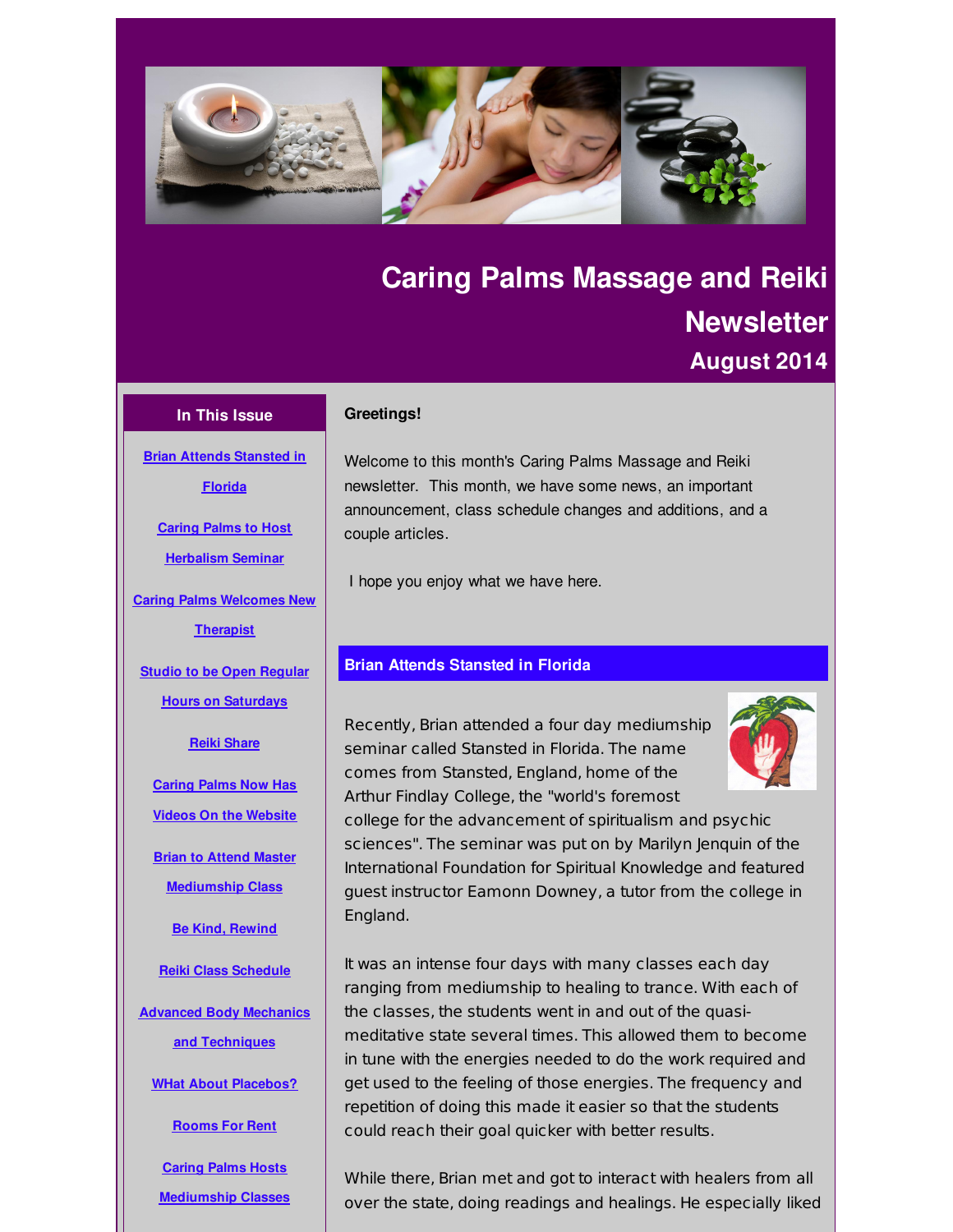**[Looking](#page-0-0) To Hire**

**[Modality](#page-0-0) of the Month**

**Caring Palms [Promise](#page-0-0)**

**You Have [Questions?](#page-0-0)**

**Quick Links**

**The Caring Palms [Website](http://r20.rs6.net/tn.jsp?f=001y1ltD-1ldJDzDiVwNHG-Es5HooYJqU2RTJRjSvwn_LiyjeQXwVNZuK_Hwz_dAh0gU0j38zH6r_SoM4DEZXn60gmlZJp0PzjpMgT0R3xeAC1jvUz7fiAEks_gr2xXZiC3plRWNy2XtV08g3B1ukrA7KREnIG1_o5-sOu2XP773-o=&c=&ch=)** 

#### **Join Our List**

Join Our Mailing List!

#### **Forward This Newsletter**

Did you know that Caring Palms offers a Referral Bonus? Forward this newsletter to people you know, and if they come in for a session and give your name, you will get \$5 off your next purchase. And the beauty of this is that it is cumulative. If two people come in, you get \$10 off your next purchase, three people, \$15 off, and so forth. So if you know people that could benefit from any of the services we offer (and everyone can), forward this newsletter to them. If they come in, you will benefit as well.

the three types of healing shown and will be looking for volunteers to practice them on. One style is called Trance Healing where spirit energies do the healing work. (This is similar to Reiki, but yet quite different.) Another style he is calling Auric Healing where healing occurs through the human aura (similar, but yet different from Therapeutic Touch and Polarity Therapy. The third method did not have a name and worked by connecting one's energy flow. Eventually, one or two of these will be offered as regular Caring Palms services.

All in all, it was a wonderful, yet intense seminar. It was well worth the effort spent.

# **Caring Palms to Host Herbalism Seminar**

Caring Palms will again be hosting an Herbalism Seminar taught by Master Herbalist, Cindy Whitley in September. The last seminar was well received by the students who attended, who thought it was a tremendous amount of information that was well worth the money they had spent for the class.

This seminar works with herbal medicine to help keep one well. Here are the details...

# **Staying Well with Herbs**, Saturday, **September 27, 2014, 10:00am - 3:00pm, at the Caring Palms Studio**

Improve your quality of life by learning how to stay healthy and fight illness with herbal medicine. Learn which herbs can replace antibiotics, treat and prevent the flu, colds, coughs, infections and viruses. Not only will you gain knowledge of the herbs themselves, you will also learn how to prepare your own herbal treatments. After this workshop, you will bring home information that can save you countless doctor visits and trips to the pharmacy, and everyone will make 3 remedies in class!

**The cost for this seminar is \$60** in advance. One can sign up through the Caring Palms website. Go to the 'Our Studio' tab and select 'Events'. You can also visit Cindy's website **[here](http://r20.rs6.net/tn.jsp?f=001y1ltD-1ldJDzDiVwNHG-Es5HooYJqU2RTJRjSvwn_LiyjeQXwVNZuMR9K5qW7HTVHQE1kix9nvddkUE4Z25-kfLMilU2_BIcdw47cbBtlg-8Laa3gX-7nnFVajdgfZrxNKq_7TrNy41Max2M8UYwJhUyEMdg05TsU667ggo_fjE=&c=&ch=)**.

**Caring Palms Welcomes New Therapist**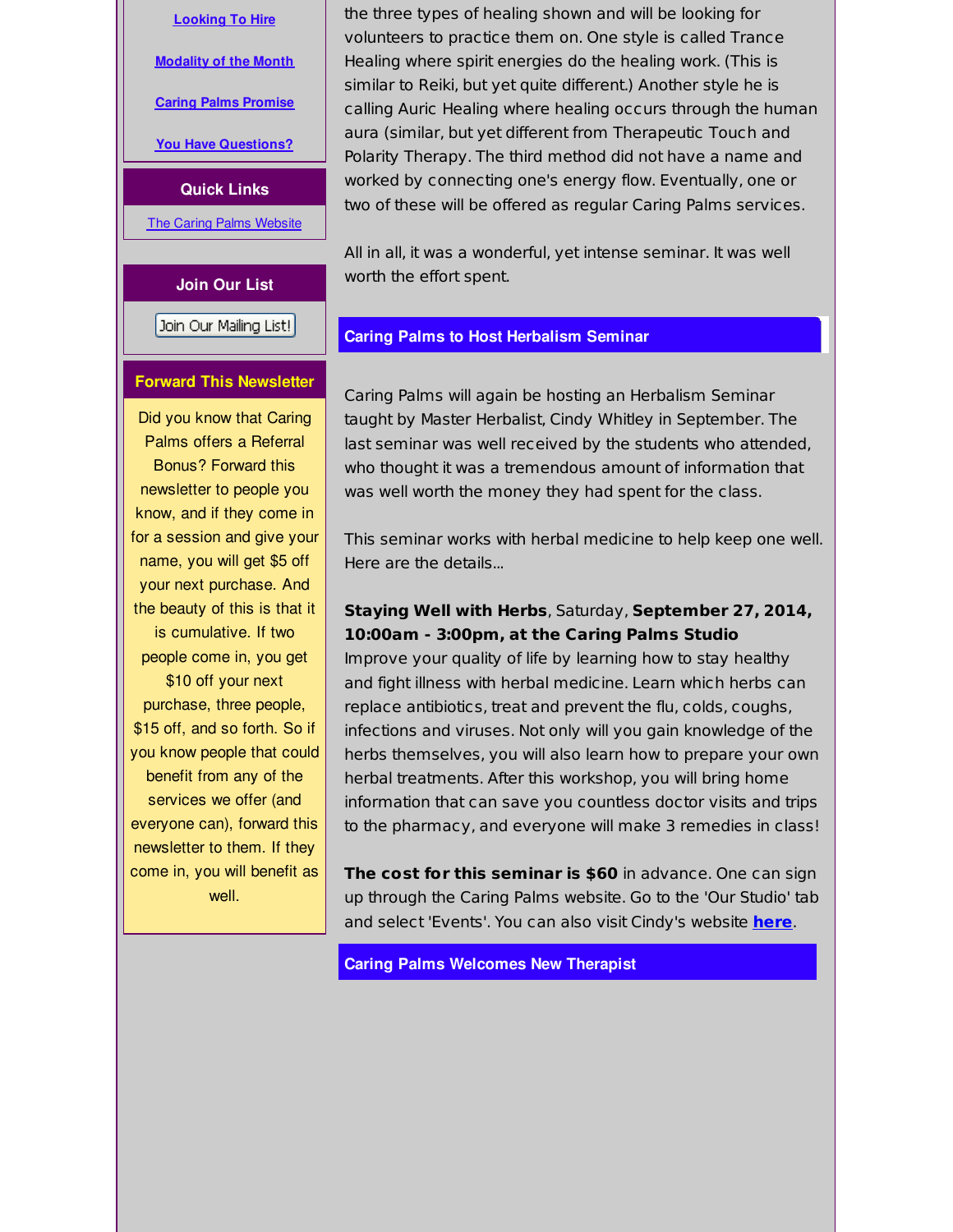Caring Palms welcomes Christine Neubauer (MA76713) to its practice. Christine is a nationally certified, Florida licensed massage therapist (since 2005). Interested in rehabilitation, she originally consulted with corporate clients for ergonomic therapeutics and wellness fairs. In March of 2006, she was offered a full time position at the Spa at Amelia Island Plantation (now an Omni Resort) where she worked for several years. The



spa clientele quickly increased for Sports, Deep Tissue and Trigger Point therapies, which made up most of Christine's client roster. Christine is also a Reiki Master. Her modalities include: Swedish, Hawaiian Lomi Lomi (Auntie Margaret's style), Deep Tissue, Hot Stone, Reflexology, Neuromuscular, Trigger point & Sports Massage.

Christine will be the primary therapist on duty Saturdays starting sometime in August (dates still to be determined).

# **The Studio to be Open Regular Hours on Saturdays**

Staring sometime in August, Caring Palms will be open regular hours every Saturday. Our newest therapist, Christine Neubauer will be here to do massage and Reiki sessions.

Previously, the studio had been open 'by appointment only', but now someone will be here from 10:00am to 5:00pm to take appointments and walk-ins. Brian will still be available, by appointment only as he always has, based on what his schedule is.

As of this writing, we have no set date for this to begin, but we are hoping to be open starting Saturday, August 16<sup>th</sup>. If you are in need of a good massage, please call for an appointment.

#### **Reiki Share**

Caring Palms has a Reiki Share the first Wednesday of each month. A Share is where Reiki practitioners get together to work on each other. Group Reiki work is done where each person gets time on the table and worked on by several therapists at once. Any practitioner is invited no matter what lineage they have.

This Share has been opened up to include non-practitioners and has been featured on MeetUp.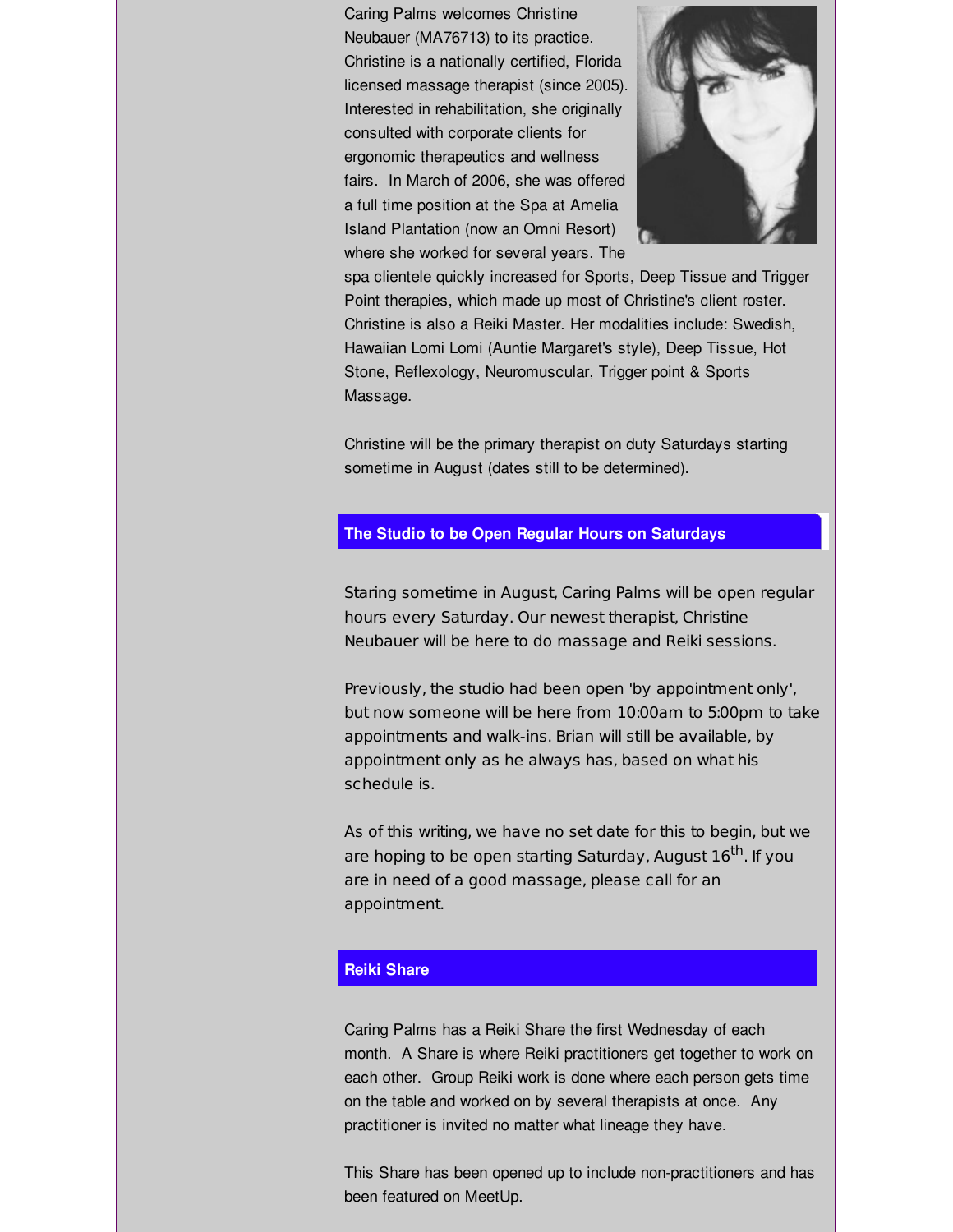The next Reiki share is on **Wednesday, July 6th from 7pm to 9pm**.

Please let us know if you will be coming.

### **Caring Palms Now Has Videos On the Website**

Caring Palms is pleased to announce that we now have videos on the website and on YouTube demonstrating many of the styles we do. Originally done for promotional advertising, these videos give good examples of styles like Swedish and Deep Tissue massages as well as the more esoteric styles like Hawaiian Lomi Lomi and Freeform massages. There is also a video on Reiki.

To view these videos, go to the website to the 'Massage' tab, then to the 'Massage Styles' option. When you pull down certain of the styles, you will be able to scroll down through the description to see the videos. (You can still go to the longer explanations of each style by selecting "Learn Mere".). You can make these videos full screen if you want. On YouTube, you go to the Caring Palms Channel.

As of this writing, we have videos for Swedish, Deep Tissue, Integrative, Hawaiian Lomi Lomi, and Esalen-Inspired Freeform massages as well as Reiki. The Reiki video is under the 'Reiki' tab under the 'What is Reiki' option. Still being worked on are videos for Hot Stone Massage and Myofascial Release. And I'm told that when they are done, there will be an awesome blooper real.

Take a look and tell us what you think.

Caring Palms wants to thank several people who made these videos possible. Thank you to Samantha Solley who shot, edited and put these videos together. I owe you big time for all the work you have put into these. Thank you to Ed Gomez whose incredible music seems to fit each massage style we put it against. And thank you to Cindy Whitley who has had the patience to lay on the table for all the times we were shooting and reshooting and reshooting. Without all of you talents, this would still be just a pipe dream.

## **Brian to Attend Master Mediumship Class in August**

Brian will be attending a masters class in mediumship the weekend of August 9<sup>th</sup> and 10<sup>th</sup> in Orlando. During this time, he will be extending his skills in communication and healing. During that weekend, he will be unavailable for massage or Reiki sessions. He is looking forward to seeing friends he has met in the last few years and working with them during the education process.

# **Be Kind, Rewind**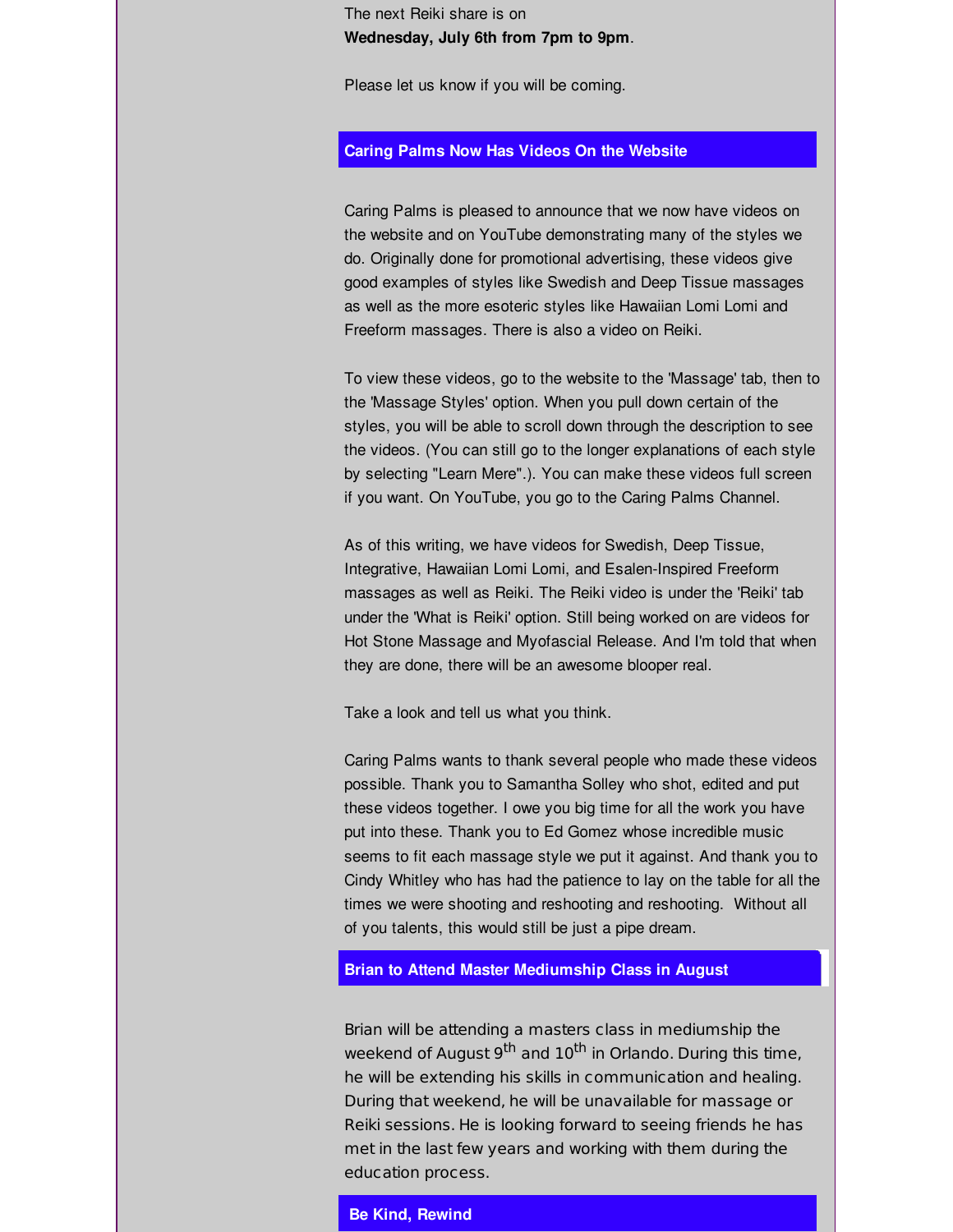#### **by Brian Dean**

How focused are you? We all should be focused, right? But should that focus be so strong, so determined that we see only one thing? So focused that we lose sight of what is around us?

Have you ever been in the left lane in traffic, waiting to get up to the left turn lane? Maybe you are lucky enough to just squeeze into the lane by driving on the grass a bit and just missing the car in front of you. And then you notice that one of the cars in the lane you were just in has left about three car lengths in front of them and the car ahead of them. (As someone told me when I mentioned this story, that this is the time they want to take a two by four out and readjust this person's focus.)

Or in another instance, you're in the store, maybe a big warehouse store like Sam's Club, and there is someone that leaves their cart in the middle of the isle, blocking everyone while they go over to get a sample piece of cheese. After all, there isn't anyone else in the store, is there?

There is focus, and there is fixation. It is like putting blinders on a horse so it can only see ahead. Do we get so fixated on something that we are blind to everything else around us? Maybe we need to take a step back and take notice of what is around, and see what we are impacting by our actions. (I told the person who mentioned the two by four where I was going to go with this piece, and she said, "So, you're going to take the high road." Uhh, yes.)

While it is tremendously important to have goals, part of reaching a goal is learning from what is going on around you, what you get on the journey that changes you so you can reach that goal. And this is true whether your goal is to massively change your lifestyle, or locate a jar of pickles on the grocery shelf. Maybe before we reach out and grab those pickles, we should see if we are going to hit someone walking by.

There is a joke that I pass out with my Reiki 1 classes about focus. It involves solving a problem...

When faced with an objective, one should... Analyze all situations, Anticipate all problems prior to their occurrence, Define Steps that will create a plan, and Use these steps to implement the plan, thus completing the task. HOWEVER, when you're up to your ass in alligators, it's hard to remember that your objective was to DRAIN THE SWAMP.

While comical, it is a good reminder to look at what is around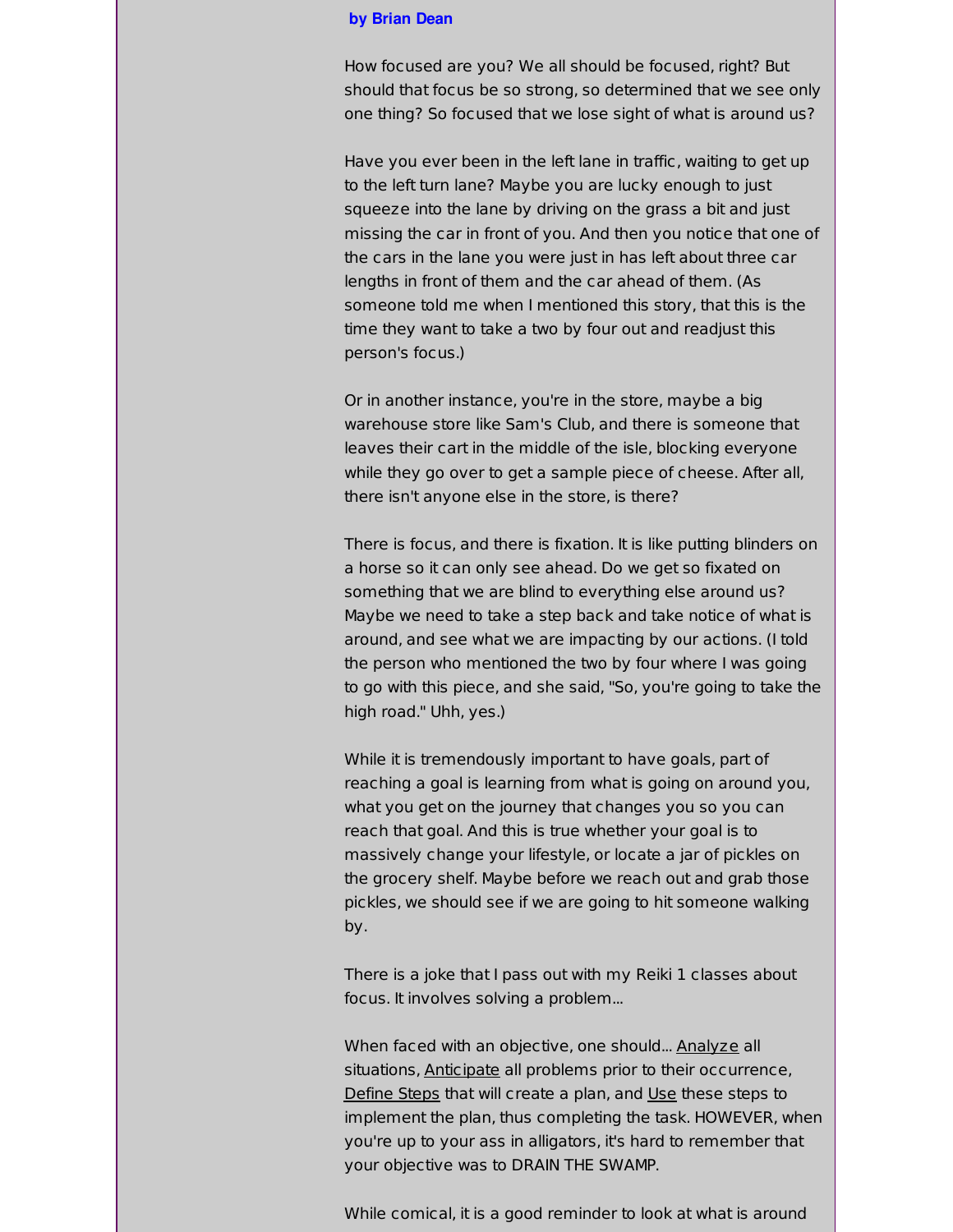us. When doing something, we tend to get bogged down into one part of something, so much so that we can forget how it relates to the big picture. This is a reminder to take a step back and look at how what you are doing affects the big picture. It is a reminder to look around you and see how your actions, or inactions are affecting others. It is a reminder to be kind.

When I was learning energies, I played a lot. What can I feel here? What do I notice there? My wife and I used to follow this band around (as some of the members were friends) and we would go to places that they were playing. When a slow song was being played, we would go out on the dance floor. I used to close my eyes and visualize a circle of energy around us. When I felt something was pushing into this circle, I would change directions.

It is a really cool exercise that works better than you think, and anyone can do it as long as they trust themselves and what they are feeling. You can even do this while driving, though I would not recommend closing your eyes. Is someone in your blind spot? Of course with all the new technology like blind spot radar monitoring, we have cars handling this for us. When in the grocery, look and 'feel' what is around you before doing anything. Are you blocking someone? Will walking away from your cart impact someone?

Take a second, and take a look around you. And above all else, be kind. Because the more kindness we spread, the more will be out there.

# **Reiki Class Schedule**

The following is a list of currently scheduled Reiki Classes. Each class (unless otherwise marked) currently has a status of 'Scheduled'. This means that a date has been set, but no one has signed up for it yet. Once a deposit has been received for a class, the status will be 'Confirmed'. Any class marked as 'Closed' has filled up. (Note: In some cases, one may be able to enter a class marked 'Closed' with permission of the instructor.)



Reiki 1

- August 16 (Saturday) 10am 5pm **Confirmed**
- September 13 (Saturday) 10am 5pm
- October 11 (Saturday) 10am 5pm
- November 8 (Saturday) 10am 5pm

#### Reiki 2

October 25 (Saturday) 10am - 5pm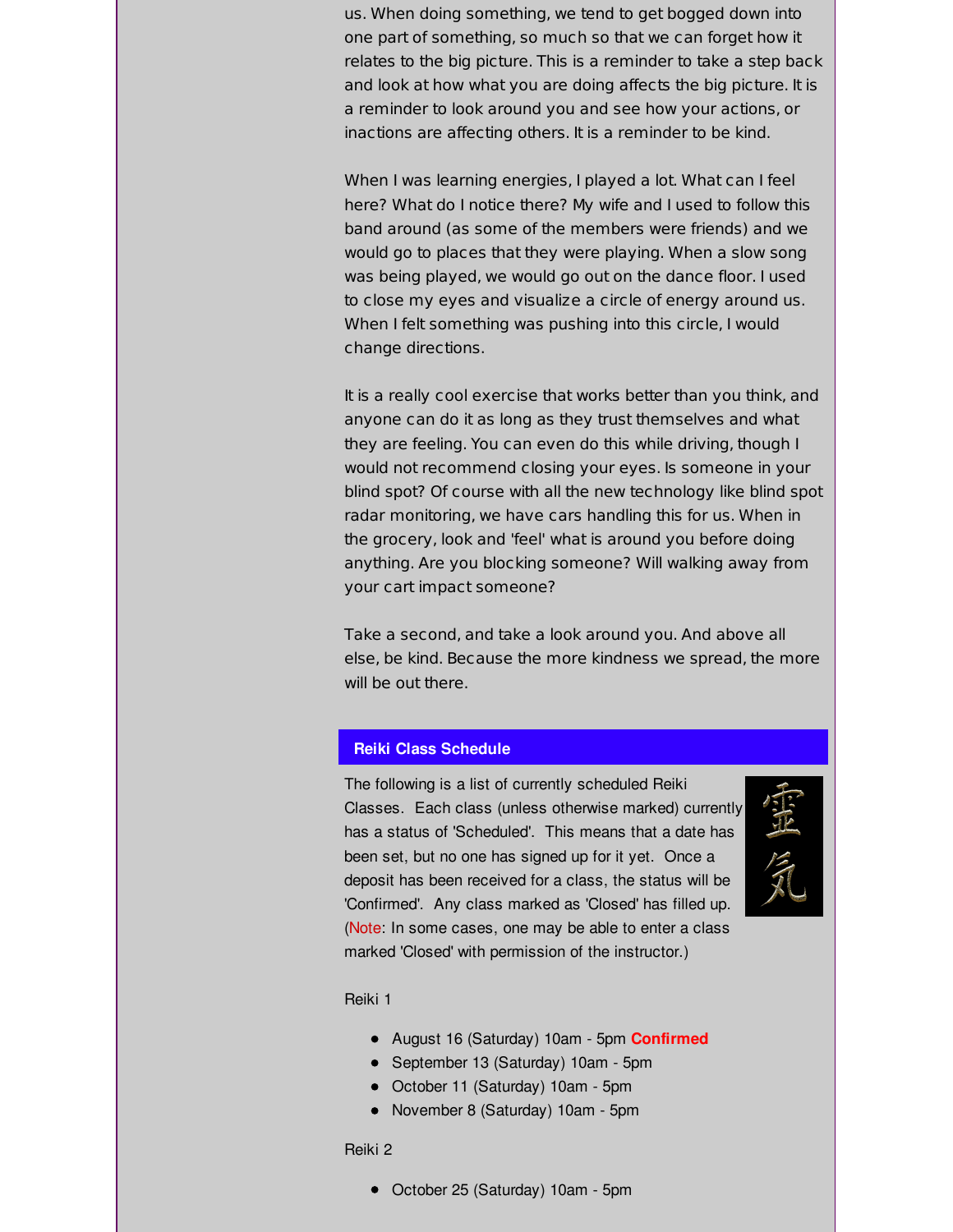Reiki 3

- August 26 (Saturday) 10am 5pm **Confirmed**
- November 22 (Saturday) 10am 5pm

All classes are open to anyone wanting to learn this unique method of hands-on healing. The cost for each class is \$125 no matter what level of Reiki the class is for. A \$50 deposit is required a minimum of seven (7) days prior to the class date (or permission of the instructor) to reserve a space in the class. Classes with no deposits received by the cut off date will be canceled. All class statuses may be viewed under Reiki, Reiki Class Information, and Class Schedule. You can also sign up for classes there. (Check the website for the location.)

**Each Reiki class is NCBTMB and Florida Board of Massage Approved for six (6) Continuing Education Hours (CEUs)**

## **Advanced Body Mechanics and Techniques**

The following is a list of currently scheduled classes. This class is a two-day class worth 12 CE hours for massage therapists. Each class (unless otherwise marked) currently has a status of 'Scheduled'. This means that a date has been set, but no one has signed up for it yet. Once a deposit has been received for a class, the status will be 'Confirmed'. The current schedule is as follows:

October 18 - October 19 (Saturday 9:00am - 5:00pm and Sunday 10:00am - 4:00pm) **Confirmed**

All classes are scheduled to be held at the Caring Palms Studio. Should the location change, that change will be on the website and students notified.

Maximize your results with less effort. Utilize the science of martial arts and apply it to massage. Advanced Body Mechanics and Techniques for Massage Therapists, is designed to reconnect the massage therapist with proper body mechanics and techniques while putting a new twist on things and showing how to get more pressure with little effort. While it does go over some basics, it takes body mechanics to a new level where every move involves the use of the therapist's entire body so they can work without hurting themselves. The class being part lecture, part hands-on practice takes positions, centering, and the proper use of body strength from Japanese martial arts and applies them to the art of massage therapy. It also shows how to focus one's energies to increase their strength with simple exercises meant to teach the student how to 'think' beyond where they are working so they can get deeper into the client and to channel their energies to the point of thought. The student will learn how to focus their energies and use their body to do deep work and not get hurt. This class will help anyone to work deeply with less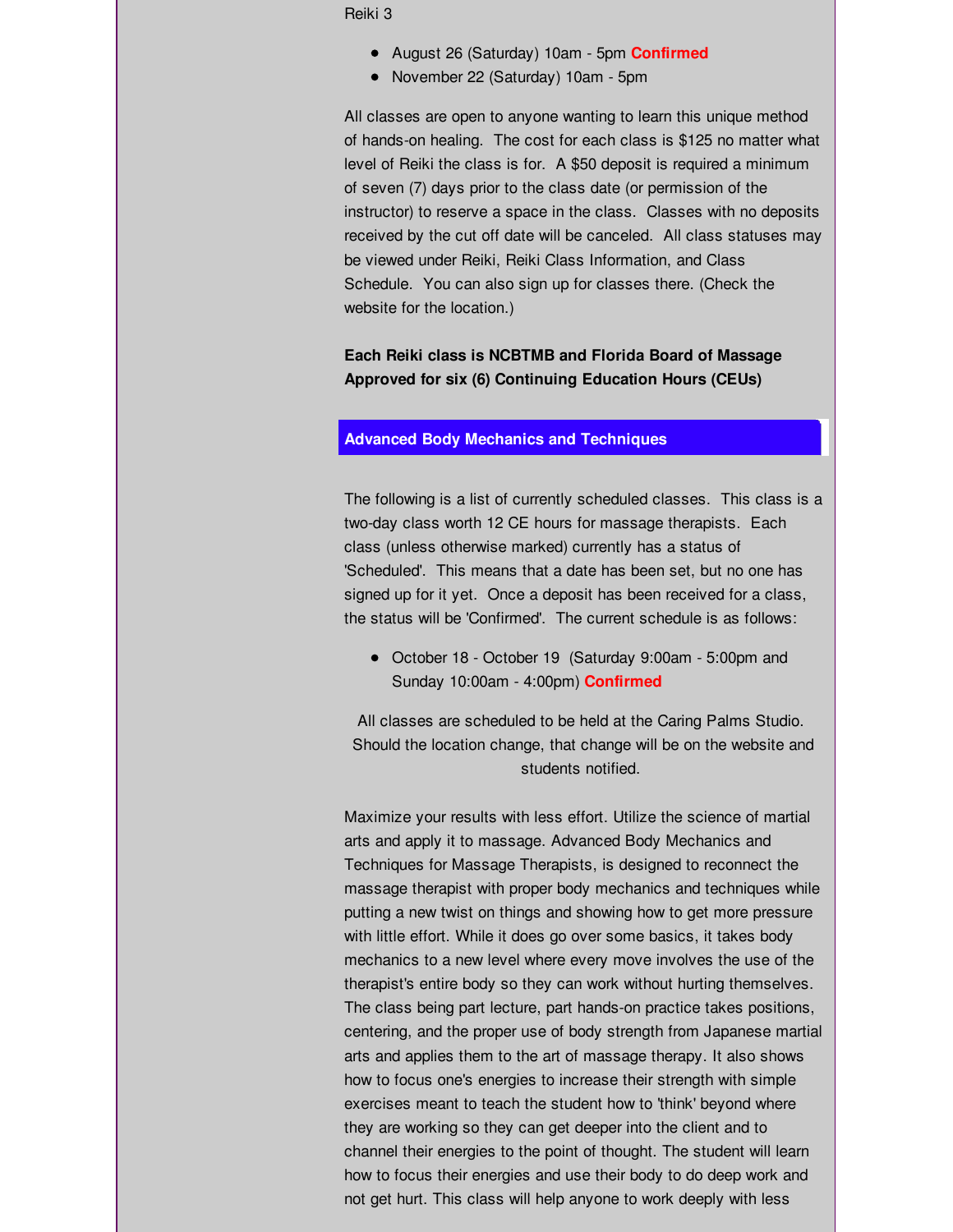effort no matter if one is 90 pounds or 250 pounds. This class is for both the seasoned therapist and the new therapist. It will show moves everyone does, but in a new light as well as moves many people may not have seen before. The idea is not to dictate how to practice, but to show better body mechanics which the therapist can adapt to what they do. This is true whether they adapt all of it or just part of it.

# **NCBTMB and Florida Board of Massage Approved for twelve (12) Continuing Education Hours (CEUs)**

**Class Cost: \$300 Early Registration (at least 19 days before the class date)**

**\$350 within 19 days of the class date**

This class is for licensed massage therapists or anyone that regularly uses massage in their practice. For those looking to learn basic massage for relaxation for their partner or friends, see the website on the Massage For Couples classes.

To sign up for classes, go to the website and select Continuing Education, Advanced Body Mechanics and Techniques, and Class Schedule to see additions and changes or to sign up.

## **What About Placebos?**

#### **By Brian Dean**

Here is a question that keeps coming up in our industry, especially when it comes to energy healing. How much of the healing is done with the mind? How much of it is done by an outside force? Do placebos really work?

First we have to ask what a placebo is. I initially thought it was the name of an opera singer... Placebo Domingo. No? Ok. A placebo is something that is given someone in place of real medicine, where the person receiving it does not know that it is not medicine. The funny thing with many placebos is that they work.

How can they work? Well, that has to do with the mind believing it is real and bringing on the desired effects even though there is no chemical reaction to do that. But this makes me ask if the chemical reactions of real drugs just stimulate parts of the mind that make one believe they are healing, and in turn the belief causing actual healing.

The mind is a powerful thing. If someone has a headache and we give them an aspirin, if they firmly believe that this will not cure their headache, it will not, even though it is proven medicine. At the same time, if this person is given an M&M, and they firmly believe that it will cure their headache, it will. (Well, it is chocolate.)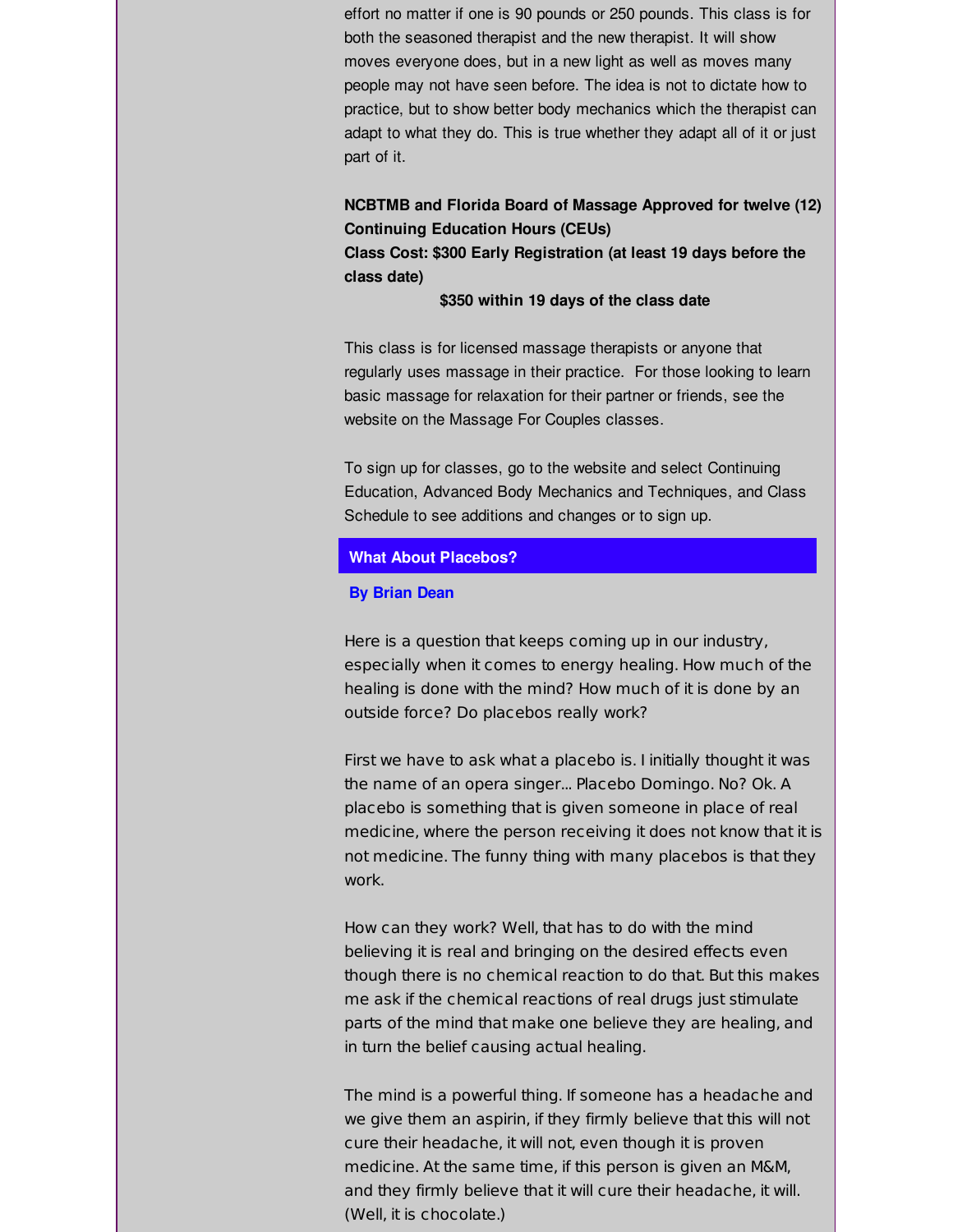Belief by the mind can make people feel good, or feel bad. It is what we truly believe that makes us sick or well, or it can be for the most of things. I worked on a cancer patient not too long ago who had come to me for Reiki. He had exhausted all conventional medical treatments except one, and he knew that this would not cure him. He decided to pass on that wanting to have a better quality of life as opposed to being in a drugged stupor. He started investigating alternative treatments.

One of the things he told me was that he had read where there is more oxygen in the mornings, which is why birds sing more in the mornings. Now, I highly doubt this is the case, but he started getting up early and watching the sunrise, and feeling really good about it. And in feeling good about it, he was feeling better all over.

Isn't that the point of things? If we believe that we are feeling good, then we are. And no matter what is wrong, doesn't that act as a placebo? We feel better, and our mind creates the proper energies that allow us to feel better, and maybe even heal ourselves.

I have seen energy work like Reiki do amazing things. But I always ask if it is the energy, or what the mind feels and creates that actually makes (or allows) the healing to happen. When I learned Reiki, I was told that this was an intelligent energy that goes where it is needed most. But there is another theory that says that the subconscious of the person receiving the Reiki sends the energy where it is needed because the subconscious is what knows.

All energy work can be blocked simply be disbelieving in it, just the same as medicines can be blocked by disbelieving in them (as in our case with the aspirin). I am not saying that one has to believe in the energy work for it to have an effect. If one has an open mind, it can work. Just one has to not actively disbelieve in it.

So this again begs to ask how much healing can be done without the direct action of the person receiving the treatment? I always have people come in and say "Fix me." But in truth, don't we need to be part of that healing? I was told that a healing session involves two people, the healer and the healee. The healer can do massive energy work, or bodywork, or medicine. But if the subject does not allow the healing to take place, it does not.

I tend to think that all healing is self healing that we have to allow. The healer may be the talent that "does the magic", or seem to. But it is really the subject that accepts it or not.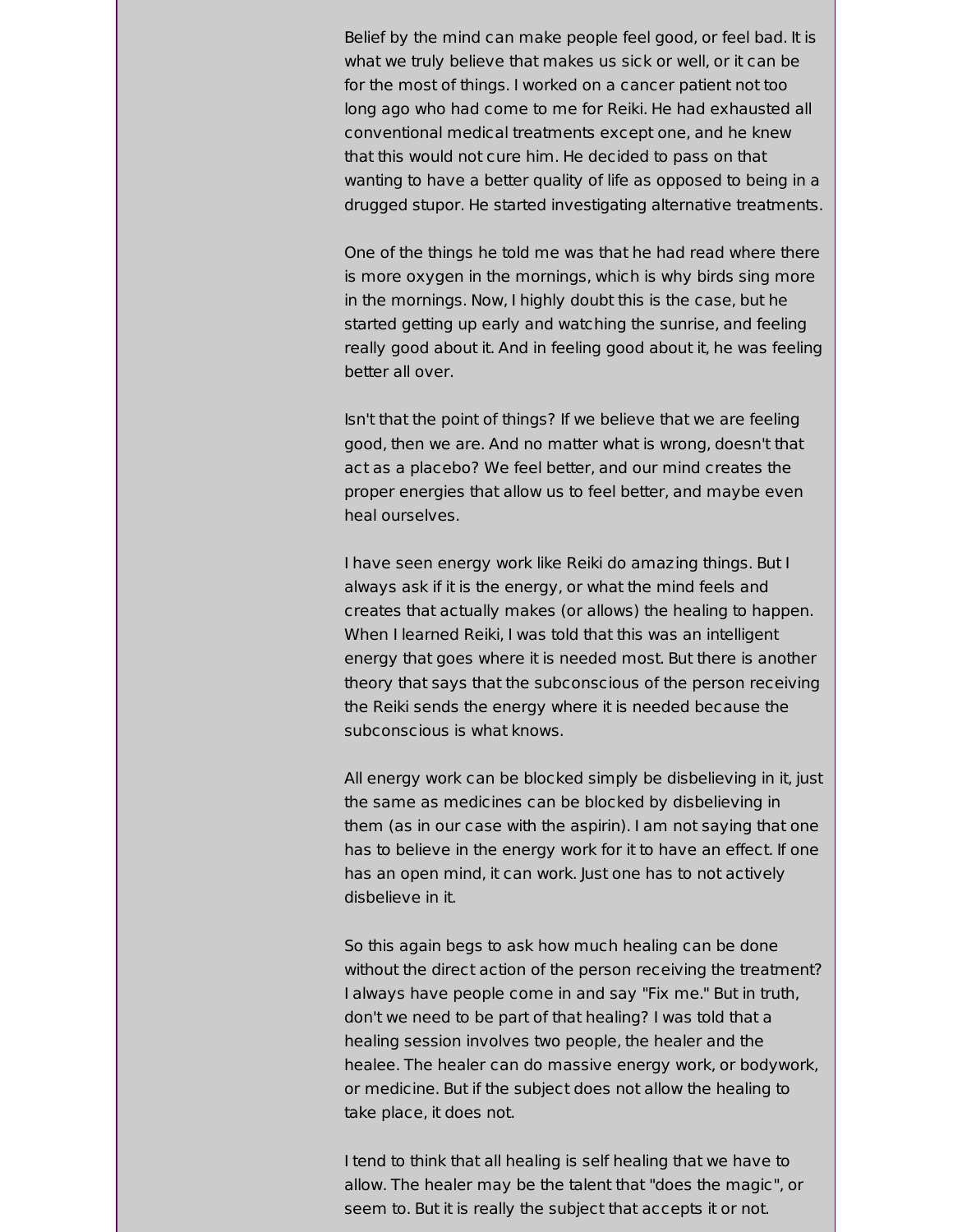So, with this in mind, is all medicine truly placebos? Don't we need to convince the mind to do the healing?

As I have said before, we must all be a part of the healing process. So take part in your healing.

## **Rooms For Rent**

Caring Palms has two rooms for rent to a holistic arts practitioner. This person could be a practitioner of accupuncture, reflexology, hypnosis, massage or any similar modality. If you know anyone interested, please have them call Brian at Caring Palms.

#### **Caring Palms Hosts Mediumship Classes**

Every month, Caring Palms is host a mediumship class taught by Marilyn Jenquin of the International Foundation for Spiritual Knowledge. In this class, Marilyn teaches the British style of mediumship (this is similar to the style used by John Edward). Each class contains a lecture, a meditation, and class exercises. This is for all ranges of students from the beginner, to the long time student.

Mediumship is a method of communicating with people who are no longer in their physical body, but in the spirit world. The class teaches students to do evidential readings as exercises so they get comfortable developing a relationship with those in spirit. This class is for anyone wanting to work with spirit whether they intend to become professional mediums or simply to use it in their everyday lives.

Classes are usually scheduled the last Thursday of each month from 1pm to 3:30pm at the Caring Palms studio. For more information, go to the IFSK [website](http://r20.rs6.net/tn.jsp?f=001y1ltD-1ldJDzDiVwNHG-Es5HooYJqU2RTJRjSvwn_LiyjeQXwVNZuJ018evJmjixrdsV_TsapuhJD5zvVBVGZ7PYZdhsUyDcbN8FRyZ5auIDF3mAqouSdWVOYdQKO2DaOppiKNd7j_GyOjJHdOLNONcp_tfpdb9vPeY8sxqCRcc=&c=&ch=) where you can learn more about this, check class schedules and locations, and get contact information.

## **Looking To Hire**

Caring Palms is looking to hire a part-time massage therapist for the new studio. This person would be working as an employee of Caring Palms and should be licensed in the state of Florida and have practitioner's insurance (or be willing to get it). Serious applicants will be expected to give a massage to be evaluated. They should also be willing to build a clientele rather than walk into one built by someone else.

We are looking for either one or more part time employees. If you know anyone interested, please have them call us.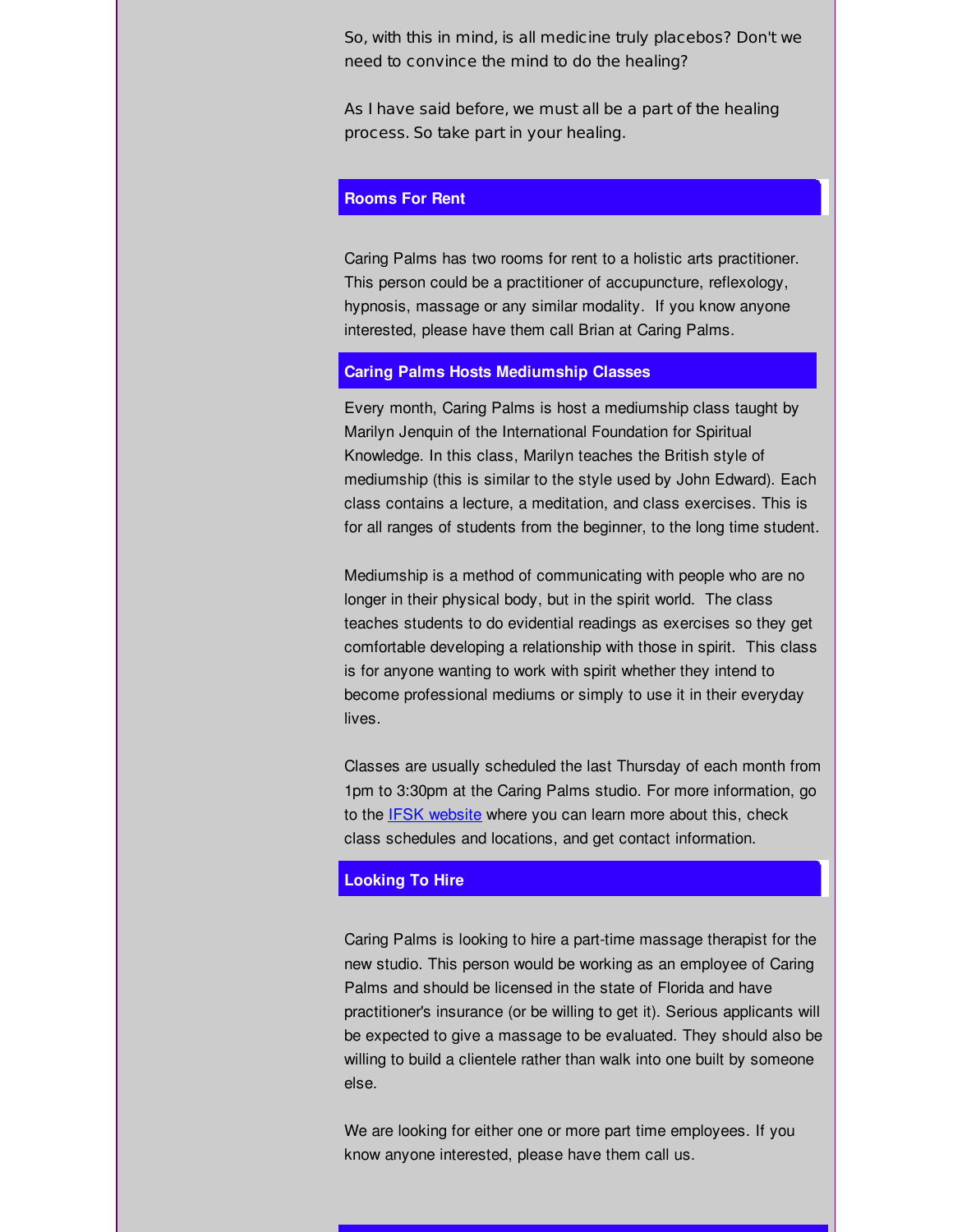#### **Deep Tissue Massage**

One of the most requested styles of massage is Deep Tissue. It almost seems that everyone wants very deep work on their muscles, but that is not what they want at all. Most people just want to feel their massage. The best place to start is to define Deep Tissue massage.

When muscles become very tight and stiff, they need lots of pressure to get them to loosen up and stretch. Deep Tissue is that added pressure that gets way down into the belly of the muscle to get it to relax. Many times this can be painful depending on how deep the therapist goes, but all too often, that is what is required for someone to feel better.

#### read [more](http://r20.rs6.net/tn.jsp?f=001y1ltD-1ldJDzDiVwNHG-Es5HooYJqU2RTJRjSvwn_LiyjeQXwVNZuPkU37ec7LtJSYJ44Ze4BHXCrpYjqh7PiteIajhu9sBs8EDJj1nsc0dtKyXklTT0Dr3Ic8vqmDwAXRfvoE0nQjKoNg8-Ed4xfRjlOjb4qOBJqJTnEam9R7mnbaO_4UNXbyb6JEcagbPjDk2i-Wov6R1l93_MVP0VMA==&c=&ch=)



**Caring Palms Promise**

**At Caring Palms, we pledge to do the best work we can at every session. We not only do this to continue to earn your business, but because we believe that you deserve the best care possible every time you are here. This is true whether it is massage, or energy work, or classes. This is our promise. This is what we will continue to do.**

## **Can We Answer Your Questions?**

You have Questions? Maybe we have answers.

Each month, we write articles on a variety of subjects. Is there something that you would like to see us write about? Do you have questions that you'd like answered? Do you have questions on